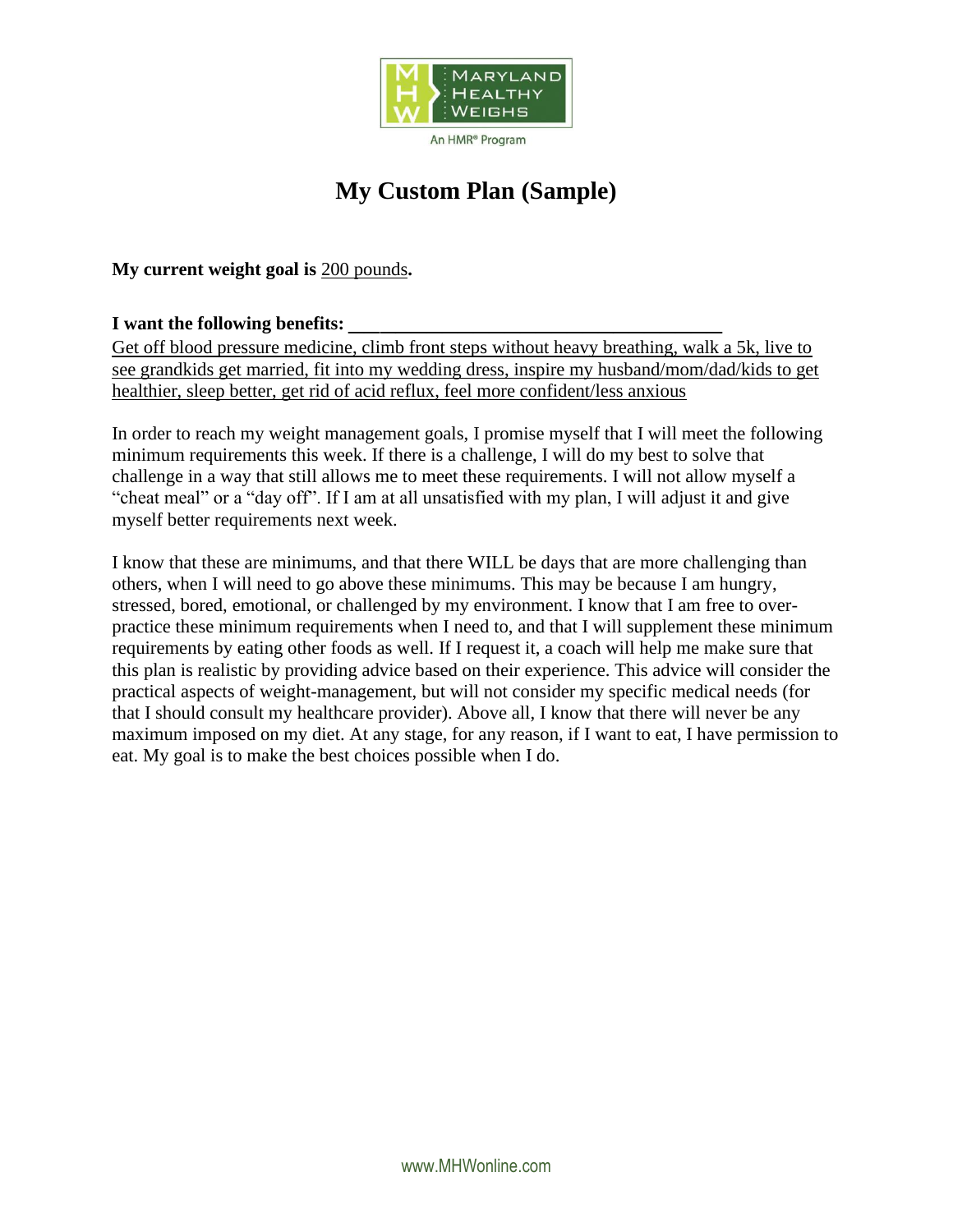

An HMR<sup>®</sup> Program

## **1. Fruits/Vegetables**

Minimum Requirement?

5 total servings per day

## **2. Meal Replacements**

Minimum Requirement?

3 shakes (puddings, cereals, soups) and 2 entrees per day

## **3. Physical Activity (PA)**

Minimum Requirement?

2000 calories burned per week (45 minutes per day)

## **4. Measure my progress (Goal/Tracking)**

What am I measuring? How often? Where am I recording it? What do I do with it?

My weight, my blood sugars, and my clothing size.

Weekly.

Recorded in an app on my phone/in a notebook/on my computer.

If I have loss less than 5 pounds in the last month, I will make a change to this plan.

## **5. Record keeping**

What am I recording? What totals am I interested in (what are my mins/maxes)? Where am I keeping it? How often do I update these records? What do I do with these records?

What I eat, portion sizes, what I do for physical activity and total numbers for each of my minimum requirements.

Fruits, Vegetables, Shakes, Entrees, PA

Recorded in an app on my phone.

Twice Daily updates.

Add up my daily and weekly totals to make sure I am meeting my goals. If I have loss less than 5 pounds in the last month, I will make a change to this plan.

www.MHWonline.com